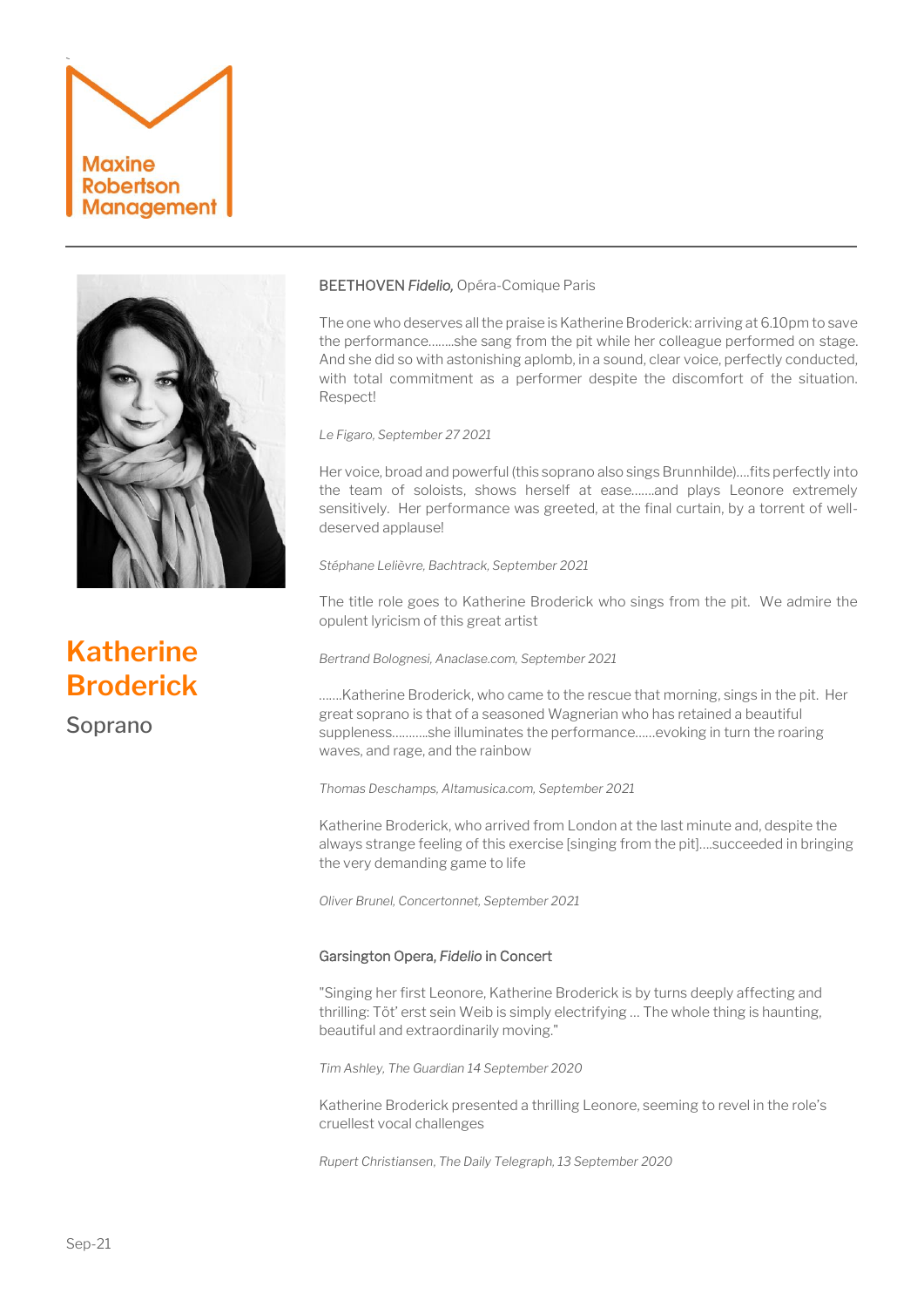

In a strong cast, soprano Katherine Broderick's soaring power as Leonore cuts through everything

*Michael Church, The Independent 21 September 2020*

The sterling cast stood out in front, led by Katherine Broderick powerful and impassioned as Leonore and Toby Spence as Florestan. Both were stretched to their limits by Beethoven's vocal demands, but their performances were robust and convincing

*Fiona Maddocks, The Observer, 20 September 2020* 

……there was excitement, drama, sensitivity, commitment. It felt special – full of detail that I'd never previously noticed. Katherine Broderick's Leonore was a tour de force…..

*Michael White, Opera Now 18 September 2020* 

## WAGNER *Die Walküre* , Netherlands Radio Philharmonic Orchestra

Soprano Katherine Broderick, taking on the Walküre Brünnhilde for the first time, made a wonderful role debut. Her round, bright timbre suited the rebellious, clever young daughter. She positively revelled in the Valkyrie cries (with trills!), and her voice also retained its brightness, without losing any richness, in the low-lying Annunciation of Death. This was a beautifully sung, passionate assumption of the role, already emotionally mature in the final scene, when Brünnhilde incredulously hears that Wotan will punish her by divesting her of her immortality. Broderick's heart-rending pleading for the mitigation of her terrible sentence was just one of this indelible performance's extra special moments. *Jenny Camilleri, Opera Today, November 2019*

## BRITTEN *Turn of the Screw*, Garsington Opera

…Lyon and Broderick are superb as Quint and Jessel; his insidious coloratura, gloriously negotiated, offsets her implacable, almost Wagnerian delivery *Tim Ashley The Guardian, July 9 2019*

..the ghostly late governess, Miss Jessel (Katherine Broderick), a performance of strident Wagnerian amplitude *Hugh Canning The Sunday Times, July 7 2019*

Katherine Broderick - an unusually forceful and effective Miss Jessel *David Mellor Mail online, July 6 2019* 

Katherine Broderick brought Wagnerian levels of intensity to Miss Jessel, never allowing her to fade in comparison with her partner in crime *Opera Magazine, September 2019*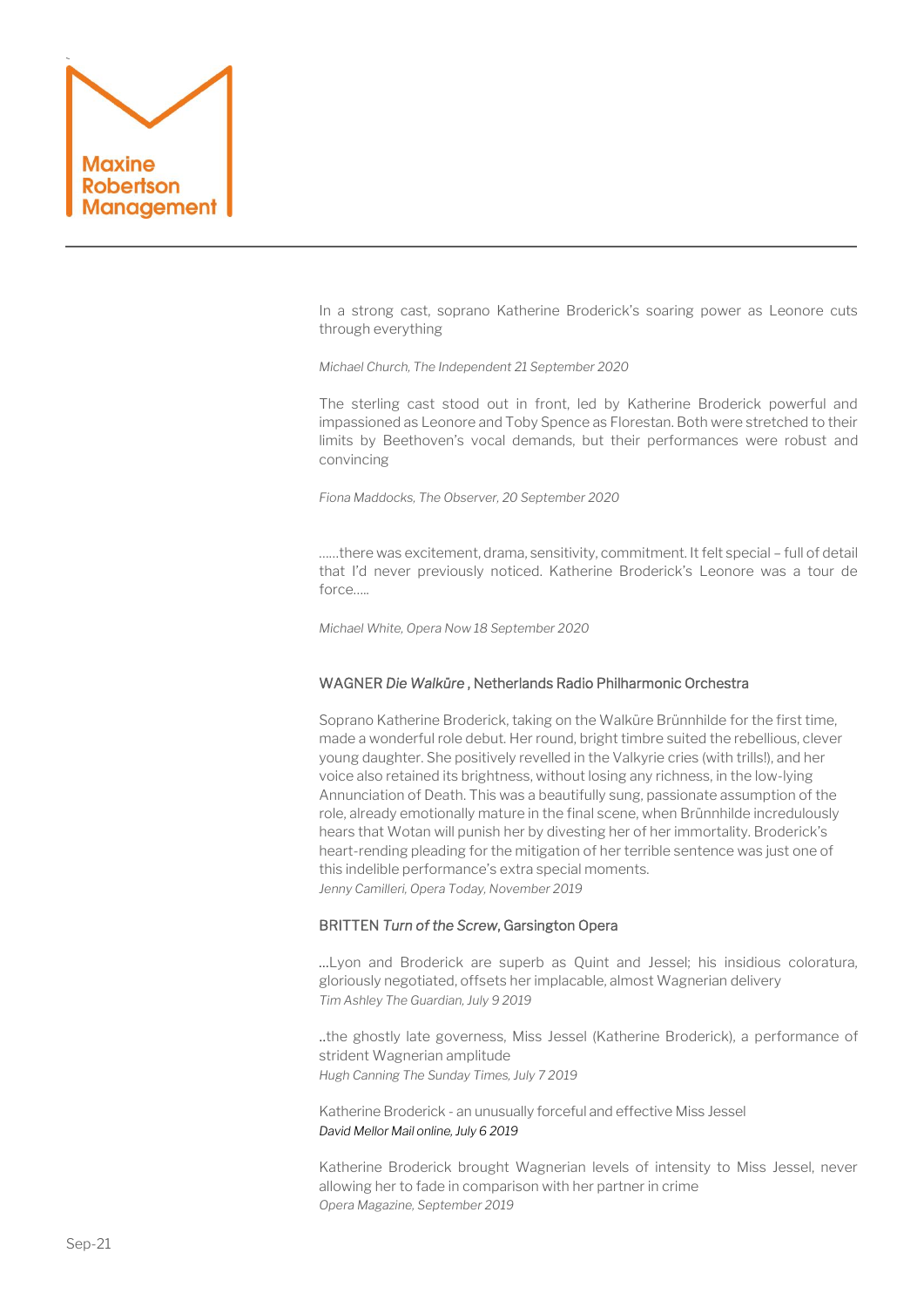

# WAGNER *Tristan & Isolde* (concert performance),Opéra Orchestre National **Montpellier**

…et, surtout, en prise de rôle, révélation d'une Isolde d'une jeunesse, d'un rayonnement et d'une puissance irrésistibles. Elle est britannique et s'appelle Katherine Broderick.

…especially, making her role debut, she reveals an Isolde of irresistible youth, radiance and power. She is British and she's called Katherine Broderick. *Opéra Magazine, January 2019*

Incandescente Elsa (*Lohengrin*) *in loco* il y a deux ans, Katherine Broderick renouvelle notre enthousiasme dans ce qui constitue pour elle une prise de rôle, offrant une intense Isolde. D'une parfaite adéquation vocale avec le personnage, la soprano britannique épouse chaque note, chaque intonation, avec une beauté sonore et une facilité déconcertantes. Ses aigus sont radieux, sa musicalité sans faille, et elle arrive au fameux *Liebestod* sans trace de fatigue.

The incandescent Elsa (Lohengrin) from two years ago, Katherine Broderick renews our enthusiasm in what constitutes for her a role debut, offering an intense Isolde. Matching the character perfectly, vocally, the British soprano marries every note, every tone, with disconcerting beauty and ease. Her top notes are radiant, her musicality flawless, and she arrives at the famous Liebestod without any trace of fatigue.

*Emmanuel Andrieu Opera Online, January 2019*

# WAGNER *Die Walküre*, RSNO, Davis, Edinburgh International Festival

Collectively and individually, the Valkyries sounded thrillingly intense and musically distinct: congratulations to Lee Bisset, Elaine McKrill, Jennifer Johnston, Claudia Huckle, Katherine Broderick, Madeleine Shaw, Judit Kutasi and Andrea Baker for nearly stealing the show.

*Andrew Clark, Opera, October 2017*

#### WAGNER *Die Walküre,* Badisches Staatstheater Karlsruhe

Auch Katherine Broderick berührt als Sieglinde mit großer Legatokultur und feinen klangfarblichen Abstufungen. Die dramatischen Passagen nimmt sie mühelos und klar in der Phrasierung

Katherine Broderick is touching as Sieglinde with great legato and fine tonal gradations. She takes dramatic passages effortlessly and with clear phrasing. *Georg Rudiger, Badische Zeitung, December 2016*

Katherine Broderick displayed exhilarating vocal security in Sieglinde's sweeping lines and also made eloquent use of the text … *Reiner Knäbel, Opera, April 2017*

#### WAGNER *Lohengrin* (concert performances), Montpellier Opera

… nous avons été fasciné par la mobilité du visage et l'expressivité du regard de Katherine Broderick ... Comme la chanteuse se confond avec l'actrice on est simultanément ravi par cette voix homogène et souple, moelleuse et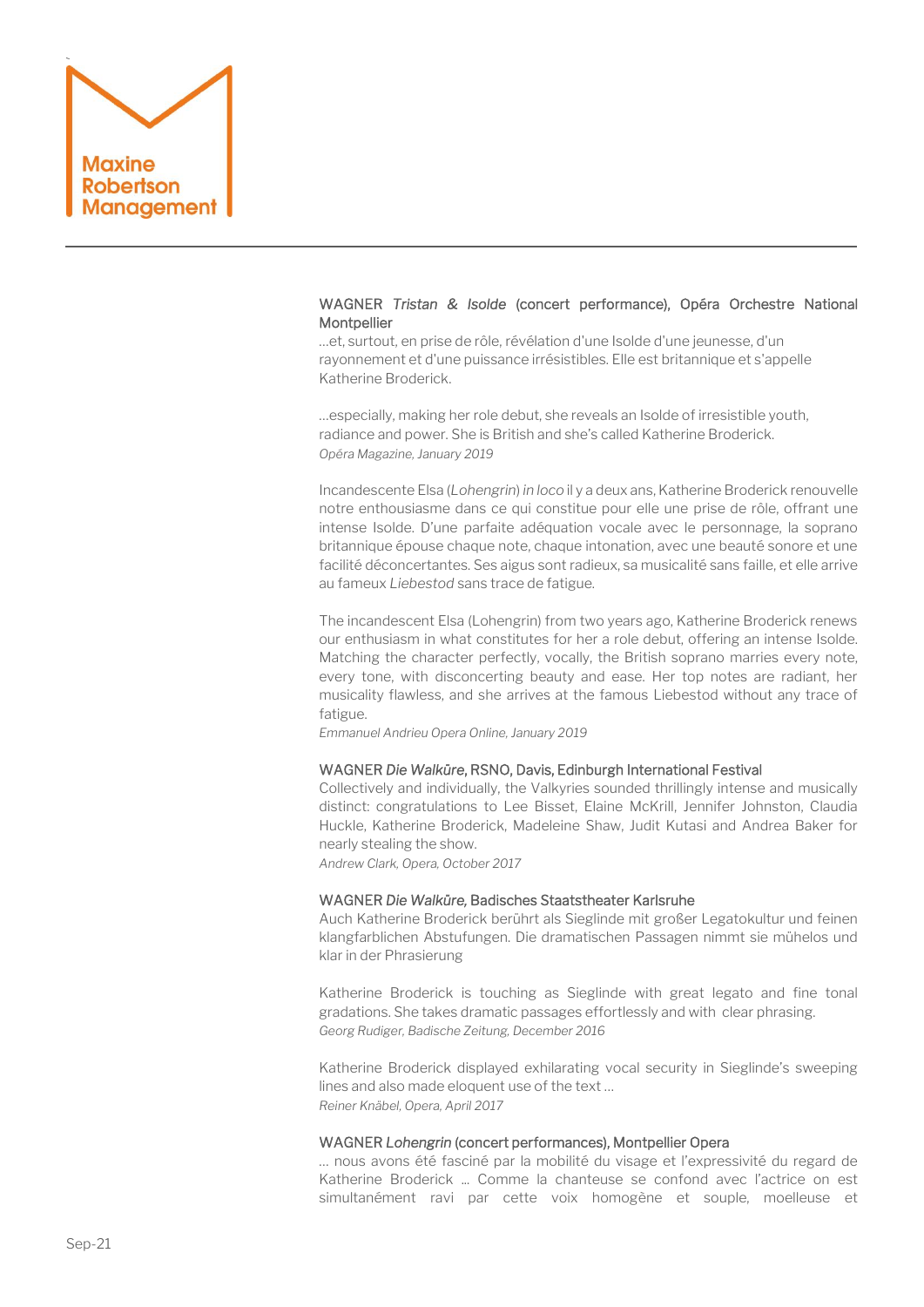

soyeuse …Fragile, pudique et vibrant, le personnage est sous nos yeux, jusque dans sa stupeur, sa contrition et sa douleur finales, couronnant une interprétation admirable.

… we were fascinated by the mobility of Katherine Broderick's face and the expressiveness of her eyes … As the singer is confused with the actress one is simultaneously delighted by this homogeneous and supple voice, soft and silky …. Fragile, modest and vibrant, the character gives, before our eyes, even in her stupor, final contrition and grief, an admirable interpretation. *Maurice Salles, Forum Opera, 16 October 2016*

Katherine Broderick is a robust Sieglinde … *Shirley Apthorp, Financial Times, 13 December 2016*

## MAXWELL DAVIES *The Hogboon*, LSO, Rattle

…the generously Wagnerian Katherine Broderick. *Christopher Webber, Opera, September 2016*

## CHANSON PERPETUELLE French Chamber Songs, Champs Hill

Her powers of expression, so vivid and telling on stage, communicate well in this [rewarding recital disc](http://www.champshillrecords.co.uk/cddetail.php?cat_number=CHRCD095) of Gaubert, Berlioz, Debussy, Saint-Saëns, Chausson and Caplet…Broderick turns every song into a miniature drama, delivered with elegance of line, sensuality and sharp wit, well supported by her excellent colleagues. *\*\*\*\* Fiona Maddocks, The Observer, 9 October 2016*

Broderick is well known on the operatic stage as Donna Anna and Brünnhilde, and her steely soprano and declamatory way with words serve her wonderfully well when it comes to Debussy and Ravel. She delivers 'Aoua' from the *Chansons madecasses*  with blistering heft, and her no-frills way with the rest of the cycle makes it sexier and subtler than the suggestive approach favoured by some interpreters. *Tim Ashley, Gramophone, November 2016*

## MENDELSSOHN *A Midsummer Night's Dream¸* BBC SSO, Pintscher, BBC Proms

Katherine Broderick shone in a complete version of Mendelssohn's music for A Midsummer Night's Dream …

*\*\*\*\* George Hall, The Guardian, 23 August 2016*

# MUSSORGKSY *Songs and Romances,* Stone records

Broderick's soprano has Wagnerian power but she controls it well to produce gorgeous *pianos*. *Desire* and *Hebrew Song* find her scaling down her voice beautifully, while *Where are you, little star?* finds her caressing the vocal line tenderly. She can do wit too, and *Gathering Mushrooms* is full of the sort of peasant characterisation you'd find in *Boris Godunov.* … Broderick's is a supremely accomplished account. *Mark Pullinger, Gramophone, January 2016*

Katherine Broderick, while an accomplished young Strauss and Wagner soprano, favours nuance and expression against raw dramatic power, enhanced by bright tone and diction clearer than many native singers.

*\*\*\*\*Michael Scott Rohan, BBC Music Magazine, March 2016*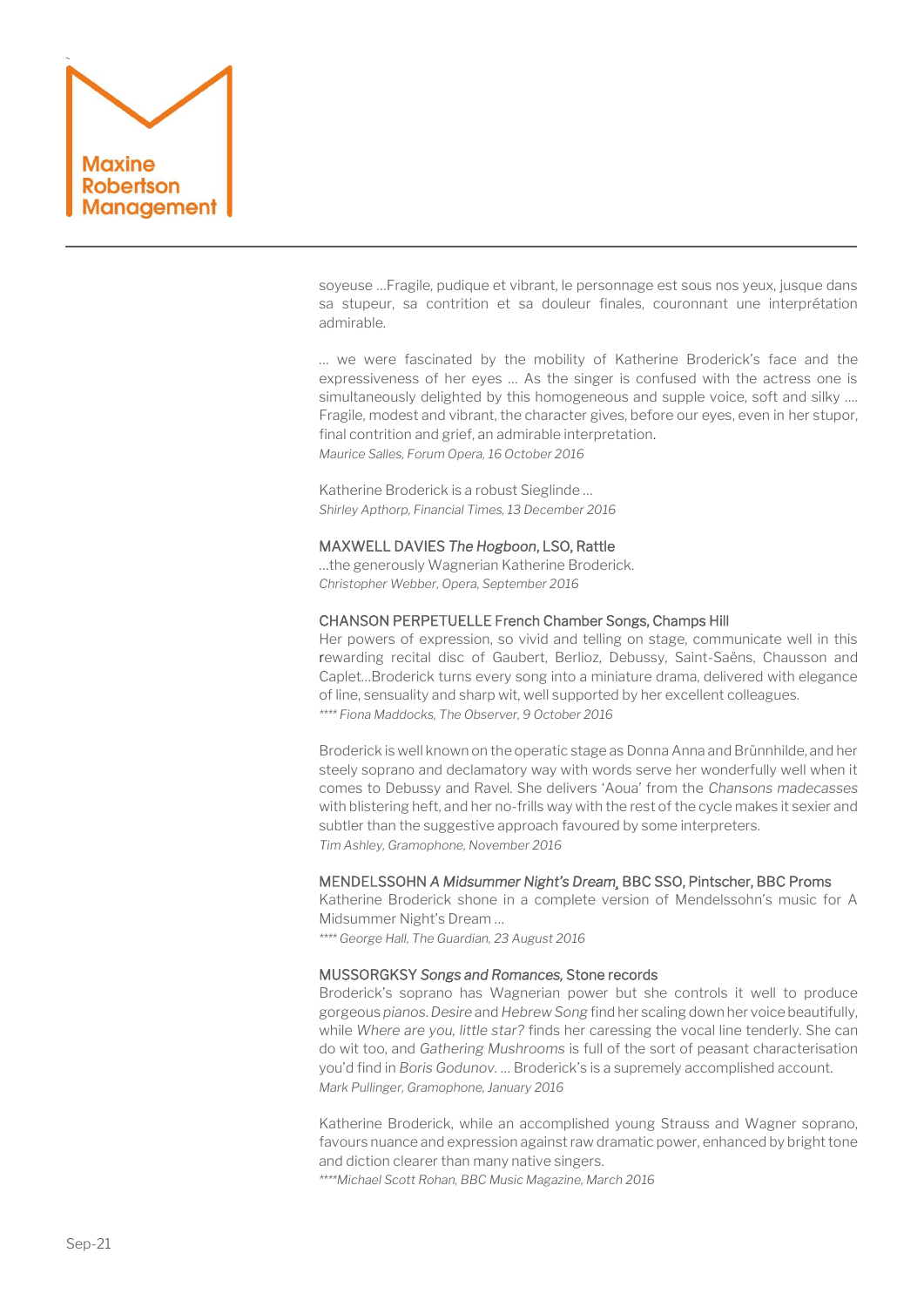

# ROSSINI T*he Barber of Seville,* English National Opera

...heartfelt...and her fine soprano added a welcome shine to the ensembles. *Peter Reed, Opera, December 2015*

#### WOLF Complete Songs, Vol 8, Stone records

Best of all, Katherine Broderick's star bright soprano creates sensuous nocturnes of silent love in Verschwiegene Liebe and Die Nacht. *Hilary Finch, BBC Music Magazine, March 2015*

## *Anthems for a Doomed Youth*, Bath Mozartfest, The Myrthen Ensemble

It might seem invidious to single out individual performances…but Hulett and Broderick brought the dialogue of a young soldier and his beloved at home vividly to life in Mahler's *Wo die schönen Trompeten blasen…*intense and moving programme. *Hugh Canning, Sunday Times, 16 November 2014*

#### BRITTEN *Owen Wingrave*, Opéra National de Lorraine, Nancy

Katherine Broderick was a sumptuous Mrs Coyle… *Francis Carlin, Opera Now, November 2014*

#### ZEMLINSKY *Waldgespräch*, Scottish Chamber Orchestra, John Storgårds

…the laser-like intensity of soprano Katherine Broderick's singing… *Michael Tumelty, heraldscotland, 3 November 2014*

#### STRAUSS *Vier letzte Lieder*, Queensland Symphony Orchestra

Faithful to every detail of this complex and difficult score, the British soprano Katherine Broderick's voice has a combination of lyrical flexibility and emotional warmth that suits this music admirably. She sang the songs not as a grandiose valediction, in the manner of Jesse Norman for example, but with a fresh immediacy and wonder that brought their beautiful texts, by Hermann Hesse and Eichendorff, into a direct relationship with the audience. Many phrases, especially in the final song, *Im Abendrot* (sunset), were deeply touching in their liquid sensuousness. *Nicholas Routley, Australian Stage, 21 July 2014*

#### VAUGHAN WILLIAMS *Sea Symphony*, Hallé Orchestra, Sir Mark Elder

...an outstanding performance, one of the finest ever...Katherine Broderick the rapturous Wagnerian soprano...

*\*\*\*\*\*Tim Ashley, The Guardian, 31 March 2014*

# BRITTEN *The Turn of the Screw*, London Symphony Orchestra, Richard Farnes, LSO Live recording

Katherine Broderick unleashes her considerable soprano as the wretched Miss Jessel.

*\*\*\*\*\* Opera Now Choice Francis Muzzo, Opera Now, May 2014*

Katherine Broderick gives a fully rounded performance as Miss Jessel, fleetly sung when she joins in on Quint's scampering music but so strong in her scene alone with the Governess that this becomes the focal point of the opera. *William R. Braun, Opera News, April 2014*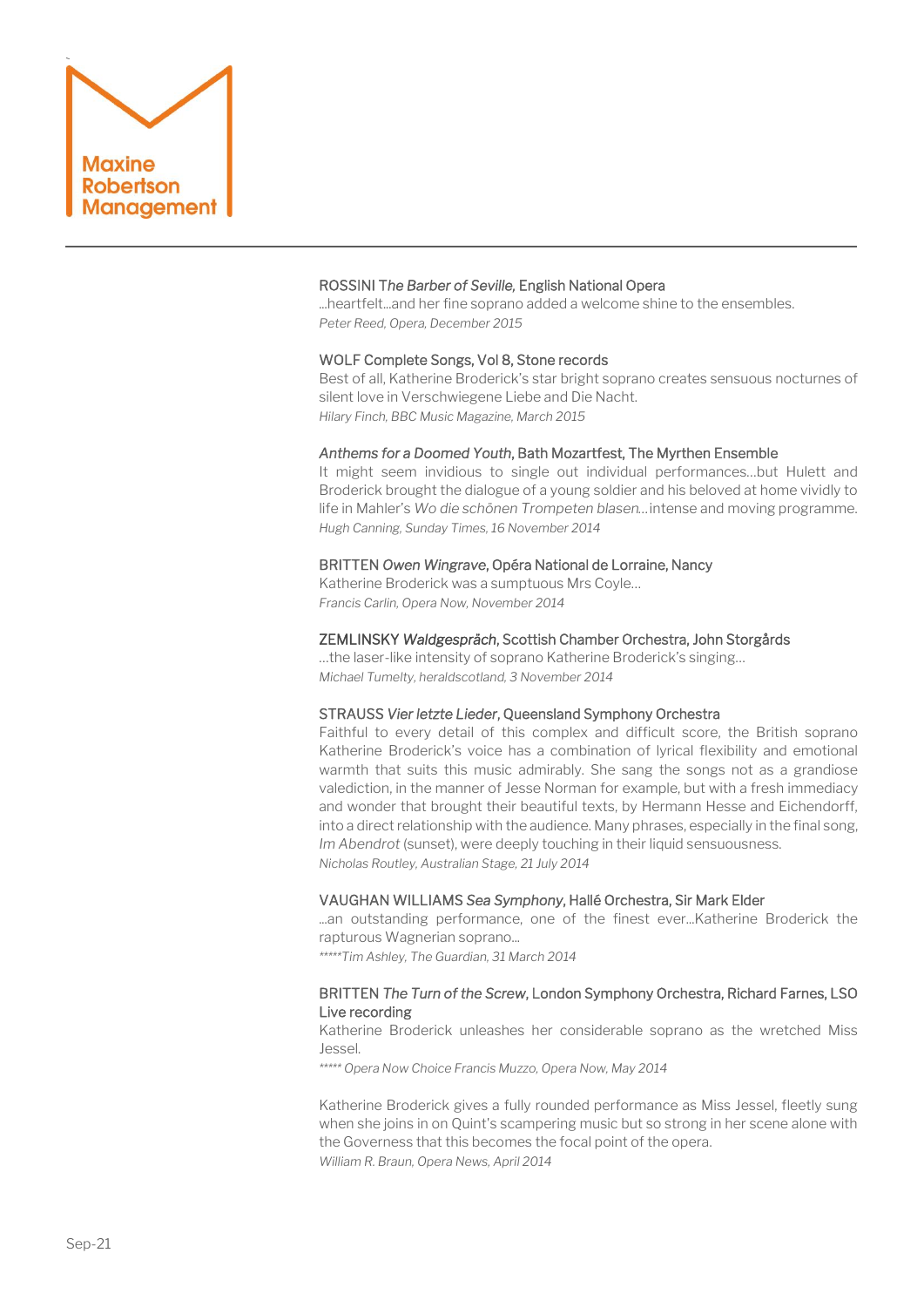

Sally Matthews's passionate Governess and Katherine Broderick's thrilling Jessel are vividly characterised...

*Hugh Canning, The Sunday Times, 12 January 2014*

…the rest of the cast excels. Katherine Broderick's darker-toned Miss Jessel contrasts well with fellow soprano Sally Matthews. *Malcolm Hayes BBC Music Magazine, February 2014*

# WAGNER *Die Walküre (Act 3),* Phiharmonia Orchestra, Sir Andrew Davis, Royal Festival Hall, London

…standout contributions from Katherine Broderick's hearty Helmwige and Jennifer Johnston's imposing Waltraute. *Neil Fisher, The Times, 24 May 2013*

Katherine Broderick's big sound stood out in an excitingly wild bunch of Valkyries. *Martin Kettle, The Guardian, 23 May 2013*

# BRITTEN *The Turn of the Screw*, London Symphony Orchestra, Richard Farnes, Barbican Hall, London

But tortured eloquence rang out from Katherine Broderick's magnificent Miss Jessel. *Geoff Brown, The Times, 19 April 2013*

Katherine Broderick's gleaming Miss Jessel was excellent. *Erica Jeal, The Guardian, 18 April, 2013*

Andrew Kennedy's mellifluous Quint and Katherine Broderick's strong Miss Jessel made a potent pair of ghosts. *Richard Fairman, Financial Times, 18 April 2013*

The steely edge to Katherine Broderick's tone was used to great effect to suggest Miss Jessel's malevolence. *Barry Millington, The London Standard, 17 April 2013*

## ROSSINI *The Barber of Seville,* English National Opera

David Soar's youthful Basilio and Katherine Broderick's saucy Berta make strong impressions with their solos. *Hugh Canning, The Sunday Times, 3 March 2013*

Katherine Broderick hovered mischievously as a knowing Berta, and unleashed some powerful top notes in the ensembles and her Act 2 aria. *Hugo Shirley, Opera, May 2013*

# R STRAUSS, BERG, SCHOENBERG *Lieder*, Malcolm Martineau, Champs Hill recording

Here's an irresistible recital...Katherine Broderick has just the voice and temperament to express these subtle and exciting shifts between innocence and experience, tonality and atonality....A sense of tenderness and vulnerability tempers the high brilliance of her soprano...her voice dances through *Nichts*. The *Seven Early Songs* of Berg see Broderick and Martineau creating a magical sense of tonal and poetic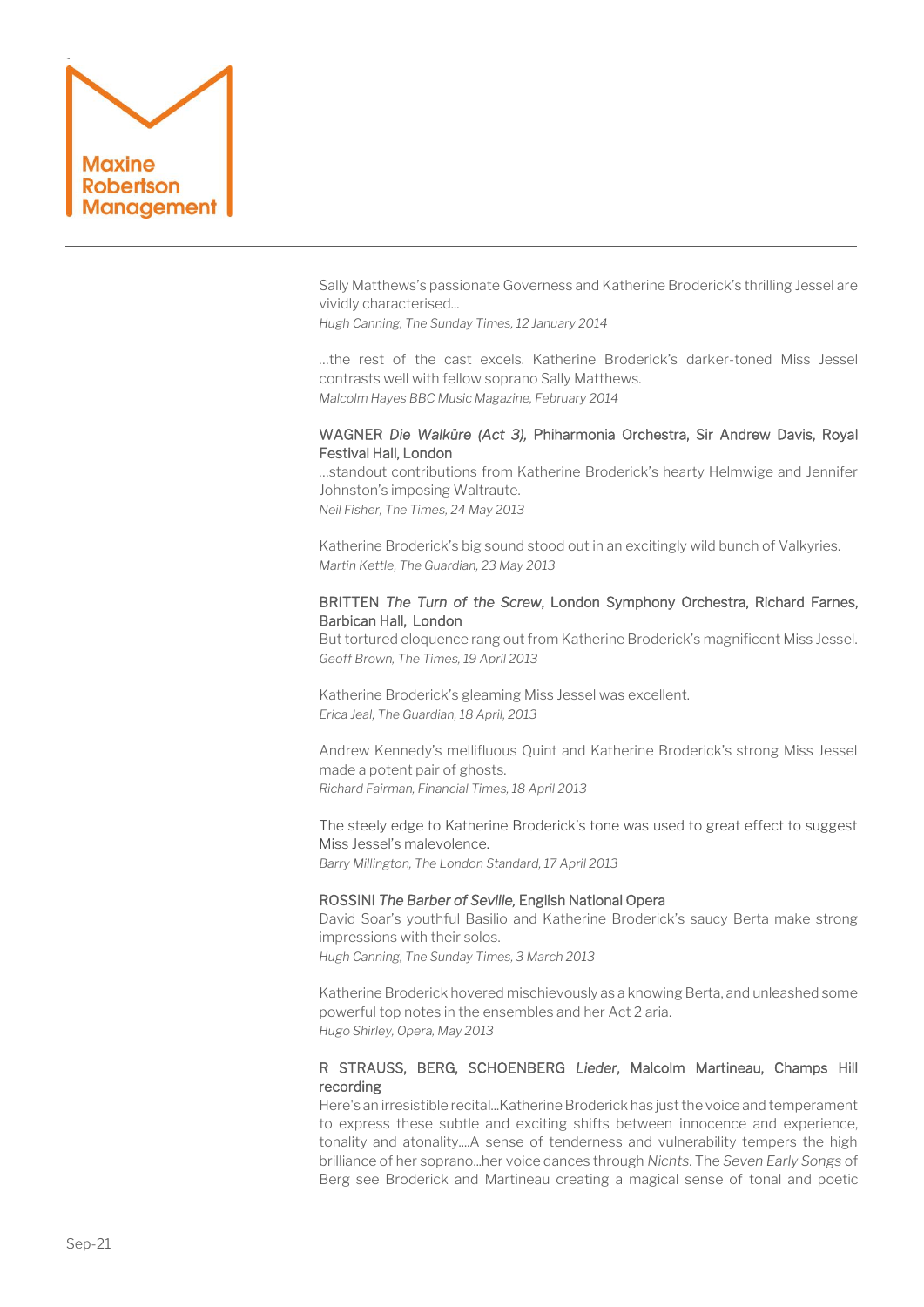

wandering...and Broderick finds darker tones and timbres for a *Nacht* of exquisite beauty. For Schoenberg's *Brettl-Lieder*, Broderick becomes entertainer supreme… *Hilary Finch, BBC Music Magazine, February 2013*

A thoughtfully planned programme…In Strauss's early Op 10 Lieder, which she enterprisingly sings complete, she is as convincing in the lightly inflected humour of *Nichts* as she is in the lofty sadness of *Gedult…*detailed flexible singing…Broderick is equally engaging in the contrasting demands of Berg's *Seven Early Songs* and Schoenberg's cabaret-based *Brettl-Lieder…*and Broderick, with several Valkyries under her belt, rises to the post-*Tristan* ecstasy of *Nacht* and *Sommertage* generously…a judicious mix of not-too-brash bravado and playful sensuality makes this performance just the ticket.

*Richard Fairman, Gramophone, March 2013*

## VERDI *Requiem*, Orchestra of Opera North, Ryedale Festival

The line-up of soloists was exceptionally good…the wonderful soprano, Katherine Broderick gave us a beautifully moving climax in the *Libera me*; suitably terrified, but with an unfaltering strength…a very exciting experience. *Charles Hunt, The York Press, 8 October 2012*

# WAGNER *Die Walküre,* Royal Opera House, Covent Garden, Anthony Pappano

… the eight fearsome sisters (all well cast, especially Alwyn Mellor's Gerhilde and Katherine Broderick's Ortlinde) *Neil Fisher, The Times, 1 October 2012*

#### HONEGGER *Joan of Arc at the Stake*, London Symphony Orchestra, Marin Alsop

…the soloists, both actors and singers were all very strong…there were fine contributions from Katherine Broderick and the tenor Paul Nilon. *Neil Fisher, The Times, 7 November 2011*

#### WAGNER *Die Walküre*, Hallé Orchestra, Sir Mark Elder

Katherine Broderick was the outstanding member (Helmwige) of a ferocious team of Valkyries.

*Michael Kennedy, Opera, October 2011*

If Katherine Broderick (Helmwige) can continue to fling out Cs with such easy brilliance, she seems set to follow Bullock (Brünnhilde.) *Anna Picard, The Independent, 24 July 2011*

And Katherine Broderick's Helmwige (a Brünnhilde in waiting) flamed out in the formidable lineup of Valkyries. *Hilary Finch, The Times, 18 July 2011*

#### BRITTEN *Complete Songs*, *Vol 1*, Malcolm Martineau, Onyx Classics recording

…the soprano of Katherine Broderick brings by turns a forlorn beauty and a fiery plangency to the Pushkin settings of *The Poet's Echo*…this fine performance… *Hilary Finch, BBC Musci magazine, August 2011.*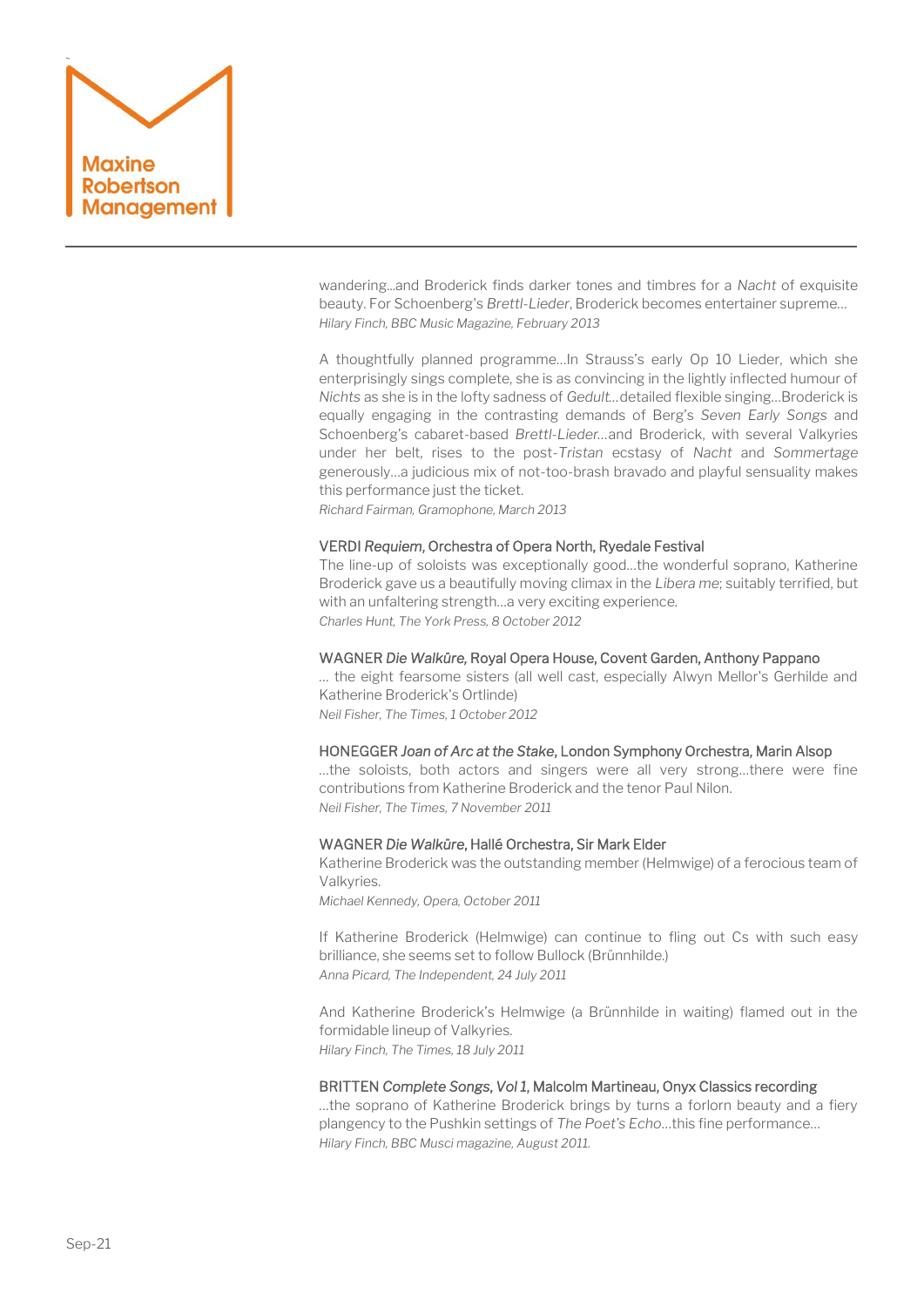

They are brilliantly performed by eight young singers. Katherine Broderick's *The Poet's Echo* is especially fine, her timbre appropriate to music composed for Vishnevskaya.

*Michael Kennedy, The Sunday Telegraph, 29 May, 2011*

…and *The Poet's Echo* (Katherine Broderick) are very fine… *Nicholas Kenyon, The Observer, 12 June, 2011*

# MOZART *Don Giovanni*, English National Opera, Kirill Karabits

The women struck me as uncommonly strong, especially Katherine Broderick, making her ENO debut as Anna. She possesses a very large soprano which…admirably met the considerable demands of the part…she carried herself with dignity and maintained a consistent sense of character. *Russ McDonald, Opera, December 2010*

Katherine Broderick's Donna Anna and Brindley Sherratt's Leporello are, in fact, the strongest things on stage….repressed hysteria glinting through her laser-bright high register.

*Hilary Finch, The Times, 8 November 2010*

As Donna Anna, Katherine Broderick displays a voice packed with exiting potential. *Anna Picard, The Independent, 14 November 2010*

(Broderick)…vocally of thrilling potential. *Hugh Canning, The Sunday Times, 14 November 2010*

#### MAHLER *Resurrection Symphony*, BSO, Alsop, Festival Hall, London

Karen Cargill, her deep, densely focused mezzo-soprano finding lament and primordial light in *Urlicht.* Then the soprano Katherine Broderick, almost imperceptibly gilding the hushed chorus in their anticipation of immortal life. Together, their vocal timbres pleaded for belief…. *Hilary Finch, The Times, 12 May 2010*

## PUCCINI *Il Tabarro*, BBC Proms, Royal Albert Hall, August 2008

… the touchingly sung young lovers Katherine Broderick and Edgaras Montvidas, … *Hilary Flinch, The Times, 14 August 2008*

## National Opera Studio Showcase, Hackney Empire, June 2008

… Donna Anna beautifully sung by Katherine Broderick, her ample soprano scaled to the music's demands, and the coloratura of 'Non mi dir' finely controlled. *Margaret Davies, Opera, August 2008*

#### National Opera Studio Showcase, Theatre Royal, Glasgow, February 2008

… here it was the soprano Katherine Broderick, winner of last year's Kathleen Ferrier award. Aside from the quality of her voice, what stands out about Broderick is her easy ability to inhabit the characters and make them believable. *Rowena Smith, The Herald, 11 February 2008*

## STRAUSS *Capriccio*, Guildhall School of Music and Drama, June 2007